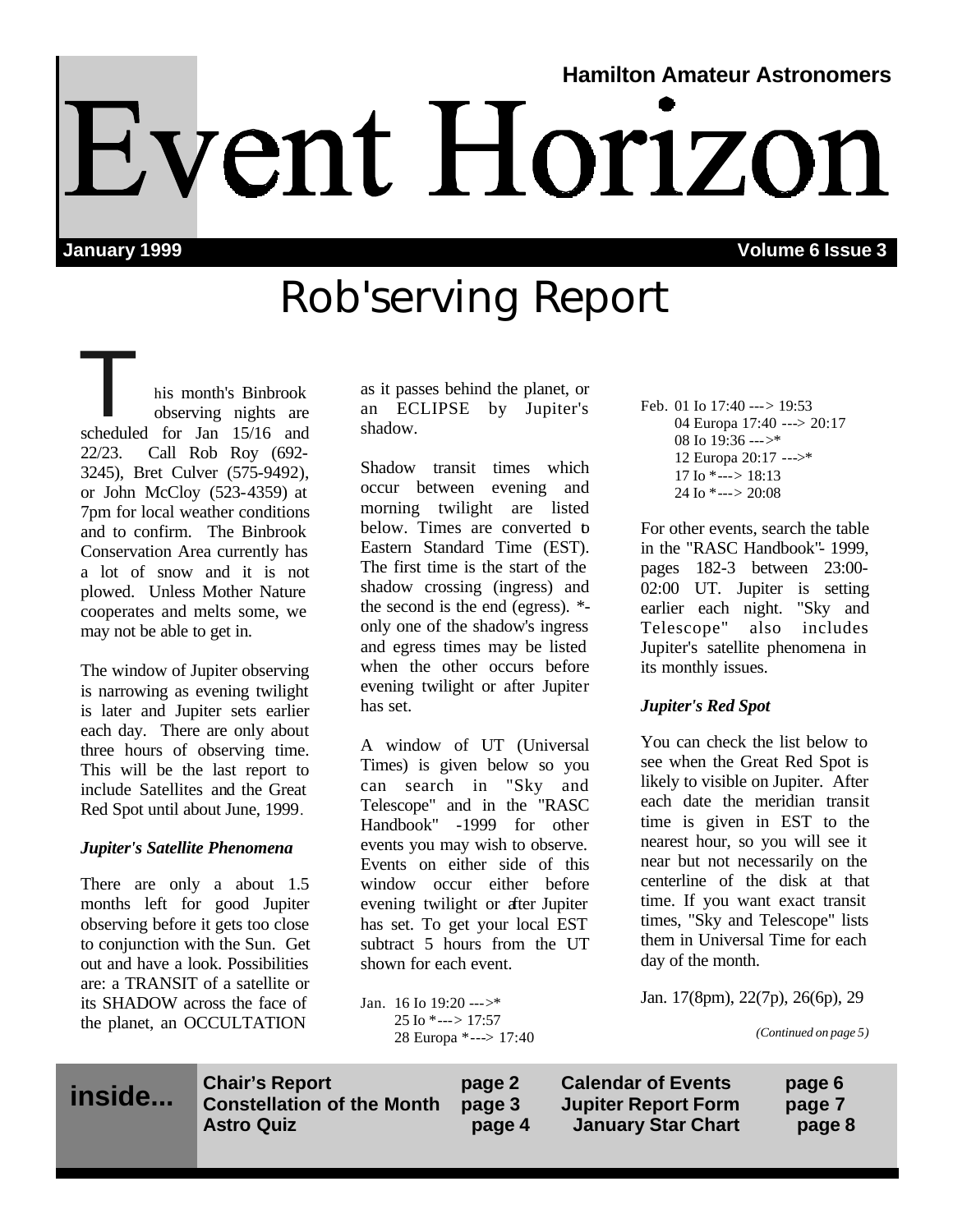## **Chair's Report**

I have some exiting news for<br>you about Saltfleet high school<br>in Stoney Creek. This three<br>year old school is very unusual in have some exiting news for you about Saltfleet high school **in** Stoney Creek. This three that it now has its own observatory. Carmen Martino, Chair of the Science Department of Saltfleet High School, was the driving force behind the project. Over the past few years we have been following the progress of the observatory starting with Carmen raising funds, getting school board approval and now finally the completion. Three of our own HAA members, Grant Dixon, Doug Welch and Steve Barnes, also played a role. There are still a few bugs to be worked out but the scope saw first light in December. The telescope housed in their 12 ft Ash dome is a Meade 16" LX200 equipped with a CCD camera. You will find this event to be especially interesting when I tell you that the HAA will have use of this observing facility one day a week. The details are not finalized yet so stay tuned for more information.

There is a very special web site for you to check out this month. It has been recently redesigned through the efforts of Gregg Caines and Grant Dixon. You have probably already guessed that I am talking about the HAA's own website at *http://www.science.mcmaster.ca/ HAA/index.html*. Thanks to Bob Botts, another site worth checking out is located at *http://dspace.dial. pipex.com/lc/halo/halosim.htm*. This site is all about atmospheric halos caused by sunlight passing through various forms of ice crystals at different orientations. Included on the page is a link that allows you to download a program that simulates these halos on your computer. Each simulation is built up by accurately tracing thousands to millions of light rays through models of cloud crystals. On a Pentium 166MMX computer 100,000 ray tracings take less than one minute to run.

> *Stewart Attlesey attlesey@interlog.com*



**External Structure 1.5 Feb**<br>
publication of the Hamilton Amateur Astronomers (HAA).

The HAA is an amateur astronomy club dedicated to the promotion and enjoyment of astronomy for people of all ages and experience levels

The cost of the subscription is included in the \$15 individual or \$20 family membership fee for the year. Event Horizon is published a minimum of 10 times a year.

#### **HAA Council**

| Chair                     | S tewart Attlesey |
|---------------------------|-------------------|
| Second Chair              | Doug Welch        |
| Secretary                 | Marg Walton       |
| Treasurer                 | Barbara Wight     |
| Obs. Dir                  | Rob Roy           |
| Editor                    | Rosa Assalone     |
| Membership Dir. Ev Rilett |                   |
| <b>HAJA</b> Coord         | Rosa Assalone     |

#### **Councillors**

 Ann Tekatch Ray Badgerow Steve Barnes John McCloy Gary Sutton

#### **Web Site http://www.science.mcmaster.ca/HAA/**



## Editor's Report

Now that the nights are long opportunities to get out and do some there are many great observing. On page seven of this issue of *Event Horizon* you will notice a Jupiter Report Form. Use it along with Rob Roy's *Rob'serving Report* when you observe Jupiter.

During some of these cold winter days you might want to explore the world from the comfort of your home. Stewart makes some great web site suggestions in his *Chair's Report.* An additional suggestion which was sent to me from Bob Botts was to read the article at *http://boston.com/*

#### *dailyglobe2/355/science/ Planetary\_demolition\_+.shtml* it's an interesting read about Pluto.

Send your articles to me for the next issue of Event Horizon before the deadline of February 5th. I look forward to reading all your articles.

> *Rosa Assalone assalor@mcmaster.ca 540-8793*

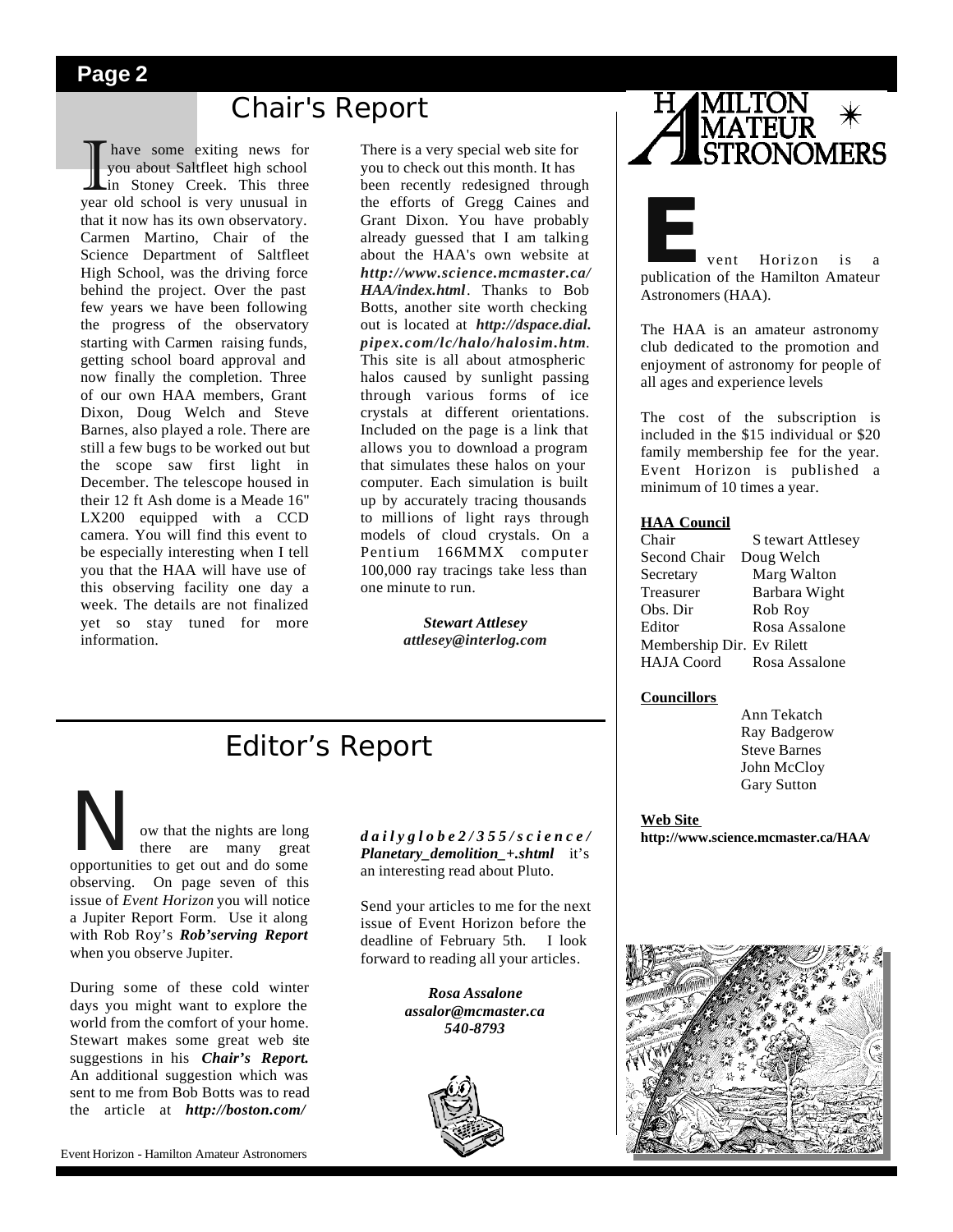## Constellation of the Month - Cancer

#### *Margaret Walton*

The midnight culmination of<br>
this constellation is at the<br>
end of January or the<br>
beginning of February. It once he midnight culmination of this constellation is at the end of January or the marked the position of the sun at the June solstice.

To the Mesopotamians, Cancer was the gateway for the descent of souls into incarnation. To the Egyptians it was the dawn Sun-god Khephri, symbolizing fertility, life and rebirth.

In Greek legend, Cancer (the crab) was part of the story of Hercules, involved in the second labour of Hercules. Hercules was sent to kill the Hydra, a creature with nine heads who lived in a swamp near Lerna. Hera, Hercules' enemy, sent a crab to aid Hydra by distracting Hercules. However, as soon as the crab came out of the swamp Hercules crushed it. This is the reason the constellation of Cancer has a crooked shape.

#### **Objects to see in Cancer**

**M44 (NGC2532)** - Beehive Cluster or Praesepe. This is a group of stars creating a 6th magnitude open cluster. It is visible to the naked eye. It was used in ancient times as a weather indicator. If the cluster was invisible in an otherwise clear sky, it was considered to forecast the approach of a violent storm. It was referenced as far back as 260 B. C. by Aratus, who refered to it as a "Little Mist".

#### **M67 (NGC2682)** - Condensed, very

bright (6.9) large open cluster. It is visible with binoculars and at approx. 10 billion years old is one of the most ancient known clusters. It is about 2500 light years away.

**NGC2672** - Bright, large galaxy in pair with NGC2673. It has a magnitude of 11.6.

**NGC2775** - Bright, large spiral galaxy with a sharply defined core. The many arms form a dark lane. Its magnitude is 11.2.





Event Horizon - Hamilton Amateur Astronomers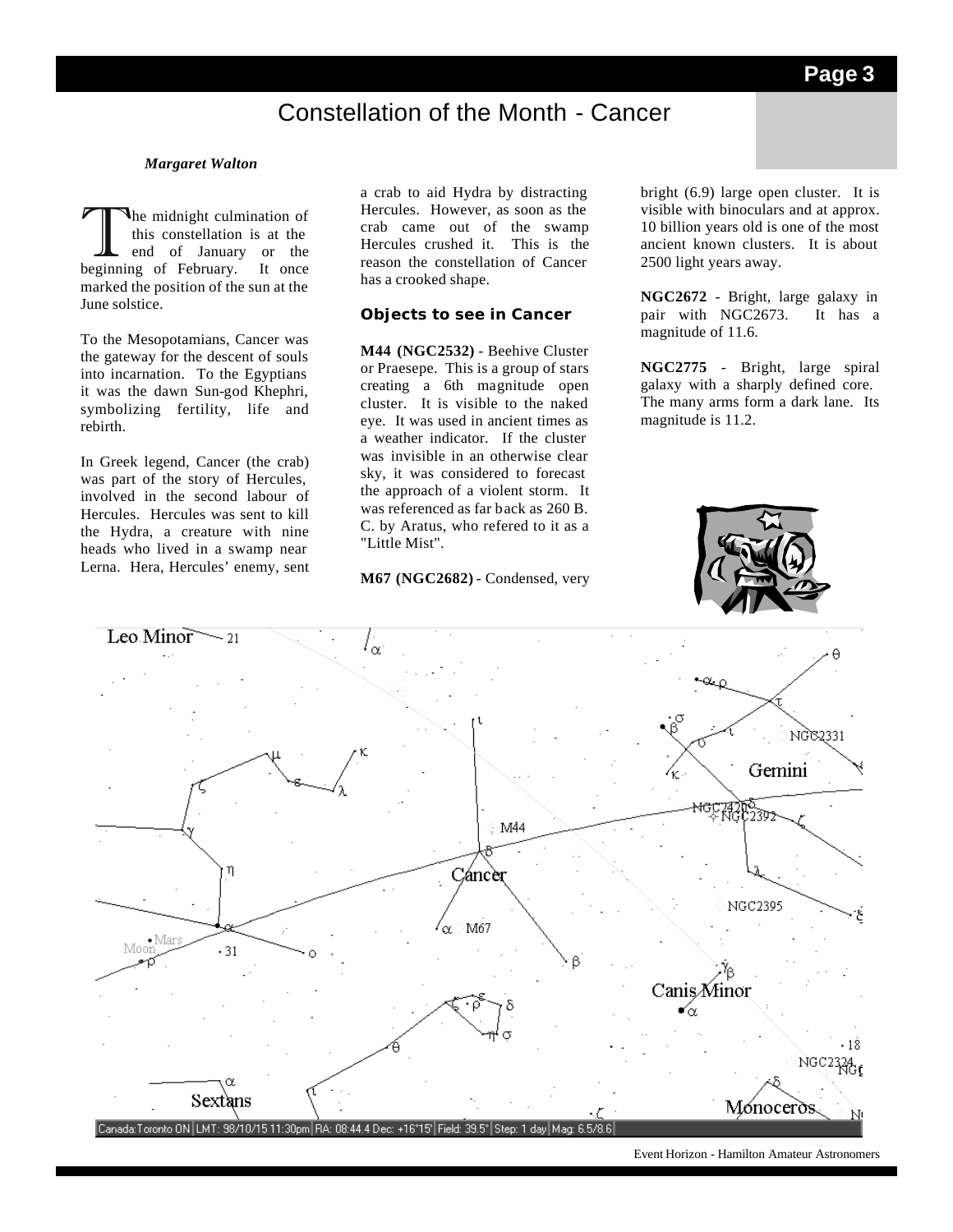## Minor Bodies 1999

**by** *Ray Badgerow* 

Here is information on some of the asteroids and comets visible from Earth during the upcoming calendar year. I have altered the format of the comet table for this year.

#### **Table 1: Close Approach NEOS**

|        | <b>Name</b>       | Date                       | - JD       | Distance(AU) |
|--------|-------------------|----------------------------|------------|--------------|
|        | 1994 WR12         | 1999 Jan. 17.61 2451196.11 |            | 0.1277       |
|        | 1991 VE           | 1999 Jan. 18.91 2451197.41 |            | 0.1573       |
| (6047) | 1991 TB1          | 1999 Mar.18.52 2451256.02  |            | 0.1632       |
|        | 1992 SK           | 1999 Mar.26.26 2451263.76  |            | 0.0559       |
|        | $(1863)$ Antinous | 1999 Apr. 1.61 2451270.11  |            | 0.1894       |
| (6489) | Golevka           | 1999 Jun. 2.81             | 2451332.31 | 0.0500       |
|        | 1989 VA           | 1999 Nov.21.89 2451504.39  |            | 0.1938       |

Source: CBAT homepage

#### **Table 2: Comets for 1999**

| <b>Name</b>                           | т         |               | q(au)    | Nearest(au) | Date                 | Mag.       |
|---------------------------------------|-----------|---------------|----------|-------------|----------------------|------------|
| $C/1998$ M5(Linear)                   |           | Jan. 24.6     | 1.74     | 1.52        | Mar.9                | 9          |
| 52P/Harrington-Abell Jan. 27.9        |           |               | 1.76     | 0.80        | Jan.13               | $15 - 10?$ |
| 60P/Tsuchinshan 2                     | Mar. 8.2  |               | 1.77     | 0.84        | Jan.15               | 15         |
| 102P/Shoemaker 1                      | Mar. 16.9 |               | 1.97     | 2.02        | Dec. $3$             | 15         |
| P/1990S1(Mueller3)                    |           | Mar. 20.53.01 |          | 2.28        | Nov. $7$             | 18         |
| 105P/Singer-Brewster Apr. 6.4 2.03    |           |               |          | 1.10        | Jun. 10              | 15         |
| $P/1983C1(Bowell-Ski)$ Apr. 27.6 1.97 |           |               |          | 1.21        | Jan 31               | 17         |
| $P/1991V1(S-L 6)$                     |           | May 2.4 1.13  |          | 2.07        | Apr. $25$            | -15        |
| 37P/Forbes                            | May       | 4.21.44       |          | 0.98        | Aug. $28$            | 13         |
| 4P/Faye                               | May       | 6.11.66       |          | 2.66        | May 1                | 13         |
| $C/1998$ T1(Linear)                   | Jun       | 25.2 1.47     |          | 0.48        | Jul.<br><sup>2</sup> | 8          |
| $P/1988V1$ (Ge -Wang)                 | Jun.      | 26.8          | 2.49     | 1.65        | Oct. 2               | 16         |
| 50P/Arend                             |           | Aug. 3.8 1.91 |          | 1.42        | Dec.20               | 16         |
| 84P/Giclas                            | Aug.      | 25.1          | 1.84     | 1.05        | Nov.22               | 15         |
| 10P/Tempel 2                          | Sep.      | 8.4           | 1.48     | 0.66        | Jul. 11              | 8          |
| 59P/Kearns-Kwee                       | Sep. 16.3 |               | 2.33     | 1.54        | Jan.11/00 14         |            |
| P/1994P1(Macholz 2A) Dec.             |           |               | 8.4 0.75 | 0.30        | Jan. $14/00$ 7*      |            |
| P/1992 G2(S-L8)                       | Dec.      | 10.6 2.72     |          | 2.08        | Mar.24               | 18         |
| 106P/Schuster                         | Dec.      | 16.2 1.54     |          | 0.77        | Oct. 24              | 16         |
| $63P/W$ ild 1                         | Dec.      | 27.4 1.96     |          | 1.25        | Apr. $2/00$          | 16         |

There will also be 3 space missions headed towards comets  $\&$  asteroids this year: On January 10th,the NEAR spacecraft will reach the asteroid Eros to begin its 1 year study of that NEO.The Stardust mission will launch on February 6th and will reach comet Wild2 in June 2004.Finally,the Deep Space 1 craft will fly past the high-inclination Mars-crosser 1992KD on July 28 or 29th ,1999 depended on how good the autonomous navigaton system is in bringing it too within 5-10 km of the asteroids surface.



#### **Astro Quiz: Size Does Matter**

#### *Denise Kaisler kaisler@astro.ucla.edu*

What's the difference between a planet and a moon? Well if you're talking about terrestrial planets, the answer is : not a whole lot. Below is a list of planets and satellites. See if you can put them in order of size, from largest to smallest.

| Mars     |
|----------|
| Uranus   |
| The Moon |
| Ganymede |
| Mercury  |
| Neptune  |
| Titan    |
| Venus    |
| Europa   |
| Earth    |
| Pluto    |
|          |
|          |
|          |
|          |
|          |
|          |
|          |

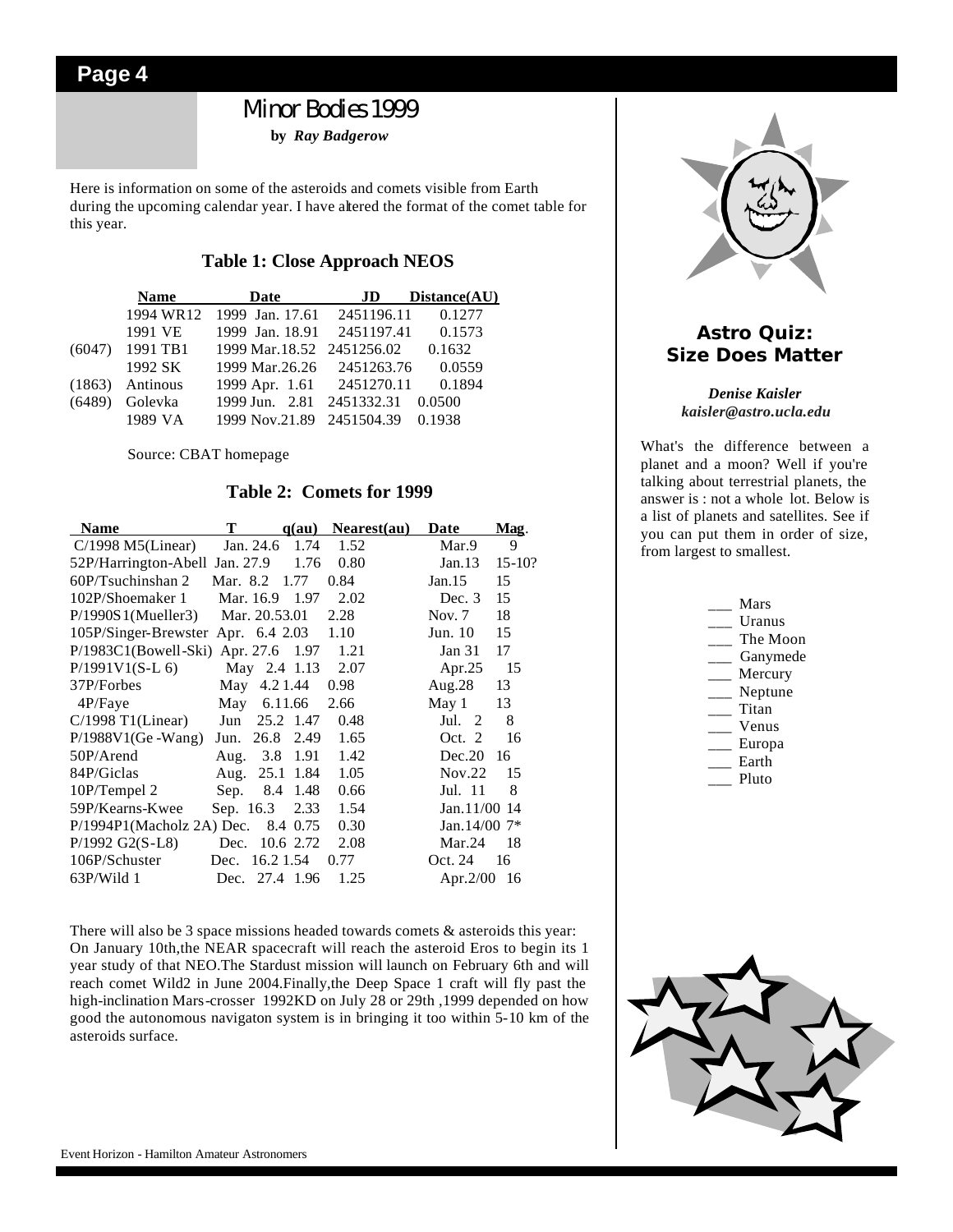#### **Page 5**

*(Continued from page 1)* (8p).

Feb. 10(8pm), 15(7p), 22 (8p), 27(7p).

#### *Monthly In-Sights*

#### **January**

**19**- 3am Crescent Moon 2 deg. N of Venus. **21**- 6pm 4-day crescent Moon 1.8 deg. S of Jupiter. **24**- 1am 6-day crescent



Moon 2 deg. S of Saturn. **27**- 2:50am ---> Moonset. Gibbous Moon occults Aldebaran. **31**- "Blue Moon"- second full Moon this month.

#### **February**

**01**- Moonrise ---> 7:00pm. Nearly full Moon occults Regulus. **07**- Moon near Mars in the early morning. **11**-Pluto once again becomes the furthest planet from the Sun after being closer than Neptune for 20 years since 1979.

*The Planets*

Mercury starts its brief shift as an evening "star". Its greatest elongatin is in early March.

Venus is an evening phenomenon setting at about 7:30 pm.

Mars rises at about midnight in Virgo. Very small sizestill not much of a telescope object, but steadily increasing in apparent diameter.

Jupiter starts in Aquarius moving into Pisces and shines brightly until about 10pm in January and 9pm in February. You can't miss it as the brightest object to the SSW at dusk. Last chance to observe it before June, when you'll have to get up early in the morning!

Saturn is visible until about midnight in Pisces. Its fairly large disk and the appreciable tilt of the rings continue to make it a nice fall object! The tilt of its ring system is steadily increasing from about 15 degrees as we look at its southern hemisphere.

Neptune & Uranus are rising in February in the dawn's twilight.

> *Rob Roy, Observing Director \*Please note new e-mail address\* rroy@idirect.com*



**T**he next meeting of the Hamilton Amateur Junior Astronomers will be **Tuesday, January 19th** at 7pm. The evening will be a fun filled evening of activities. If you have children under the age of 12 who are interested in attending, contact Rosa at 540-8793.

In February, HAJA will not be held on the usual third Tuesday. Instead, the February meeting will be held on **Tuesday, February 23rd** at 7pm in the usual place, McMaster University, Burke Science Building room B148.

See you there!